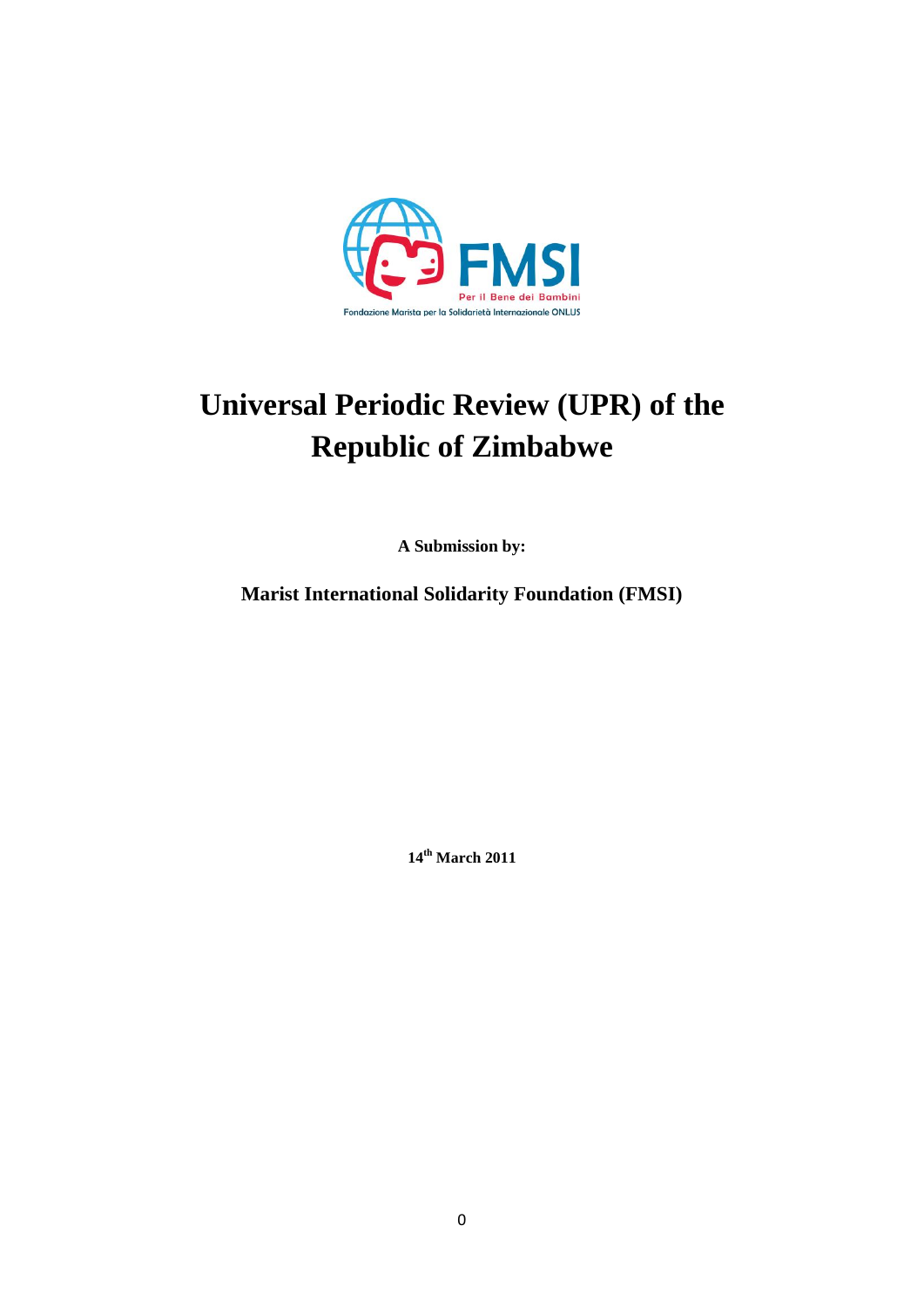# **EDUCATION IN ZIMBABWE**

## **Introduction**

1. The focus of this report is the provision of education in Zimbabwe, a land locked country of 390,580 square kilometres with a population of 12,236,805 in Southern Africa. The information provided in this report comes from persons living in Zimbabwe.

2. Zimbabwe has two ministries of education, the Ministry of Education, Sport, Art and Culture which is responsible for education of the young from Early Childhood to the age of 18 as well as adult and non formal education. The Ministry of Higher and Tertiary Education is responsible for post high school education. In 2011, the two education ministries received the largest allocation of total government budget.

## **Free and Compulsory Education**

3. According to the Zimbabwe Education  $Act<sup>1</sup>$  all children have the right of education. However, education is not free since pupils are required to pay tuition fees as well as development levies. While tuition fees in government schools have been generally very low, development levies at times have proved to be impediments to the provision of free education. The presence of children on the streets in urban areas is an indictment against any claim that education in Zimbabwe is compulsory and free. High costs of books and uniforms have led high drop outs in rural areas<sup>2</sup>. Consequently, Tendai Chikowore, the Zimbabwe Teachers' Association (ZIMTA) president pointed out in 2008 that Zimbabwe may not achieve one of the aims of the Dakar Declaration, to which Zimbabwe is signatory, that is, Education for All by 2015 (ZIMTA warns of collapse of education sector<sup>3</sup>,

#### **Equality of access to primary school education**

4. On the attainment of independence in 1980, Zimbabwe pursued a policy of education for all. This practice progressed well until the introduction of the Economic Structural Adjustment in the 1990s. The effect was that while generally, school enrolment decreased for both boys and girls the decrease was more marked among girls at primary school level<sup>4</sup>. While every child in Zimbabwe is supposed to have the right to primary education some

1

<sup>&</sup>lt;sup>1</sup> Education Act 2004 [Chapter 25:04]

 $2$  Biti, T. (2010). The 2011 National Budget Statement

<sup>&</sup>lt;sup>3</sup> [http://www.thezimbabwetimes.com/?p=4979\)](http://www.thezimbabwetimes.com/?p=4979).

<sup>4</sup> Zimbabwe Women's Resource Centre and Network, 2004, <http://www.kubatana.net/html/archive/gen/040329zwrcn.asp?sector=GEN>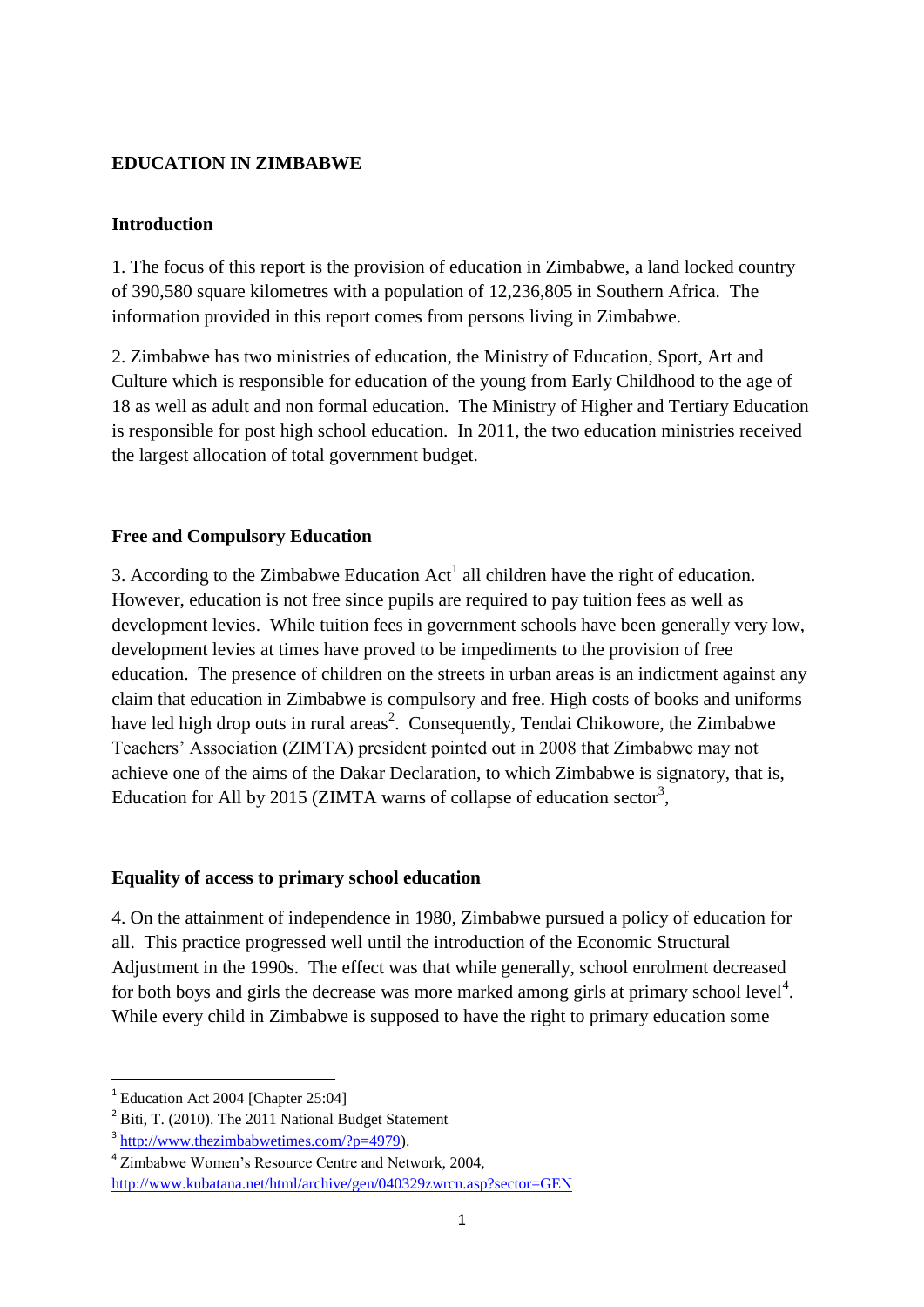school requirements render it unavailable to a number of children. As well, there is no legislation that compels parents or the state to ensure that children are send to school.

5. Many schools have in place development levies that some parents cannot afford. In his 2011 Budget Statement, the Minister of finance indicated that there was a drop out rate of 8% in 2010 among children between 6 and 17 years. Given that there are high drop outs in rural areas, it cannot be said that all children have equal access to primary education.

#### **Children with Disabilities**

6. According to the Education Act, there should be no discrimination in the provision of primary education in Zimbabwe. However, the Act fails to articulate the provision of education to persons with disability. The education of persons with disability has been left to be addressed by the Disability Act. At the same time Zimbabwe opted for inclusive education as a policy that would lead to the avoidance of discrimination in schools when it accepted the provisions of The Convention of the Rights of the Child, the Copenhagen Declaration on Social Development, the Salamanca Statement and Framework for Action and the Dakar Framework for Action<sup>5</sup>. All children must be able to go to schools nearest them or schools of their choice without impediments being put in their way. However, the continued existence of specialised, that is, segregated schools for people with disability precludes inclusivity. At the same time very few teachers in ordinary schools have the necessary skills to be able to work with pupils with special educational needs.

#### **Relevance of the curriculum**

7. The curriculum in Zimbabwe's primary and secondary schools lack relevancy to the development needs of the child, a fact recognized by the report of the Presidential Commission of Inquiry into Education and Training. That is why there is always need for training the secondary school graduates as they finish school without any vocational skills that would enable them to survive in the world of work. Many school drop-outs and "O" level graduates remain unemployed because the education they received did not give them the skills to enable them to obtain work after school.

#### **Girls access to school**

**.** 

8. The Education Act provide for equal access to education in Zimbabwe. This is the case in theory. In reality, the story is different. In difficult times parents often choose to send boys to school at the expense of girl. The drop-out rate in both primary and secondary schools is higher among girl children than among boys. This has been observed by the United Nations

<sup>5</sup> Hapanyengwi – Chemhuru, O. (2009) A Synoptic View of the History of Special Needs Education in Zimbabwe. Retrieved from,<http://www.thefreelibrary.co,/oswell+hapanyengwi/Contributed-a260031>.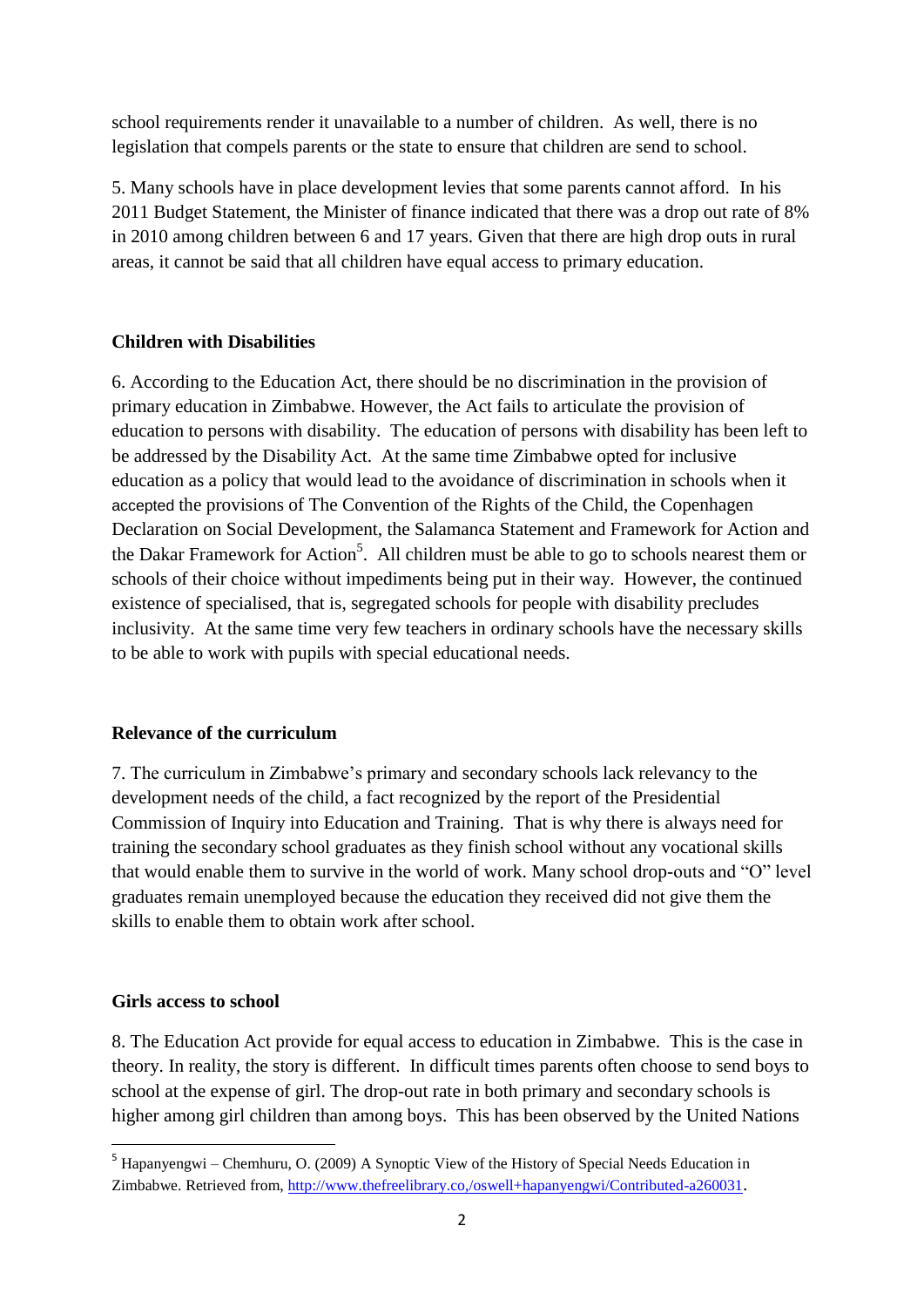agents like UNICEF and UNESCO as well as some Non – governmental organisations like the Campaign for Female Education (CAMFED) that have moved in to enable girl children to go to school and stay there longer. In other words, while it appears that boys and girls have equal access to education, there are many inhibiting factors when it comes to access to education by girls. Aware of this situation, the Government of Zimbabwe in collaboration with interested organisation initiated the National Girls' Education Strategic Plan in October, 2006. The plan, among other things, was intended to enable Zimbabwe to ensure that girls did not drop out of school and ensure that Zimbabwe achieves universal primary education.

#### **Parents and the rights of children**

9. Many parents who live in rural areas lack knowledge of their rights and those of their children. A research carried out by Hapanyengwi<sup>6</sup> showed that even teachers were not aware of the rights of the child, nor were they aware of their rights under the Universal Declaration of Human Rights (UDHR). A concern raised in the research was the conviction among some teachers that children should not be taught about their rights as it was believed these would make the pupils insubordinate. While the government has made it a requirement among schools to teach human rights and even going to the extent of coming up with textbooks for the purpose, human rights education is not being taught as it should.

## **The Convention of the Rights of Children in schools**

10. The rights of the child as defined in the Convention on the Rights of the Child are part of the Human Rights Education curriculum. At primary school level, human rights education has been infused into social studies. At secondary school level, human rights education has been infused into a number of subjects that include History, Geography, and Religious Studies. However, because of the lethargy among teachers in teaching Human Rights Education in general, the provisions of the CRC are not being taught in schools. In fact some teachers are not aware of the existence of copies of the CRC in their schools. The situation has been exacerbated by the unsettled political situation in the country where teachers are victimised for talking about human rights education.

#### **The availability of secondary education**

1

11. According to government policy, secondary education should be easily available to pupils in Zimbabwe. However, some pupils in rural areas still have to travel long distances to schools and some pupils in urban areas fail to raise development levies charged by school

<sup>6</sup> Hapanyengwi – Chemhuru, O. (2002, March). Secondary School Teacher Preparedness for the Introduction of Human Rights Education in the Midlands Province of Zimbabwe. **The Bulletin of Teacher Education**, Vol. 11. Issue 1. Pp. 38 – 46.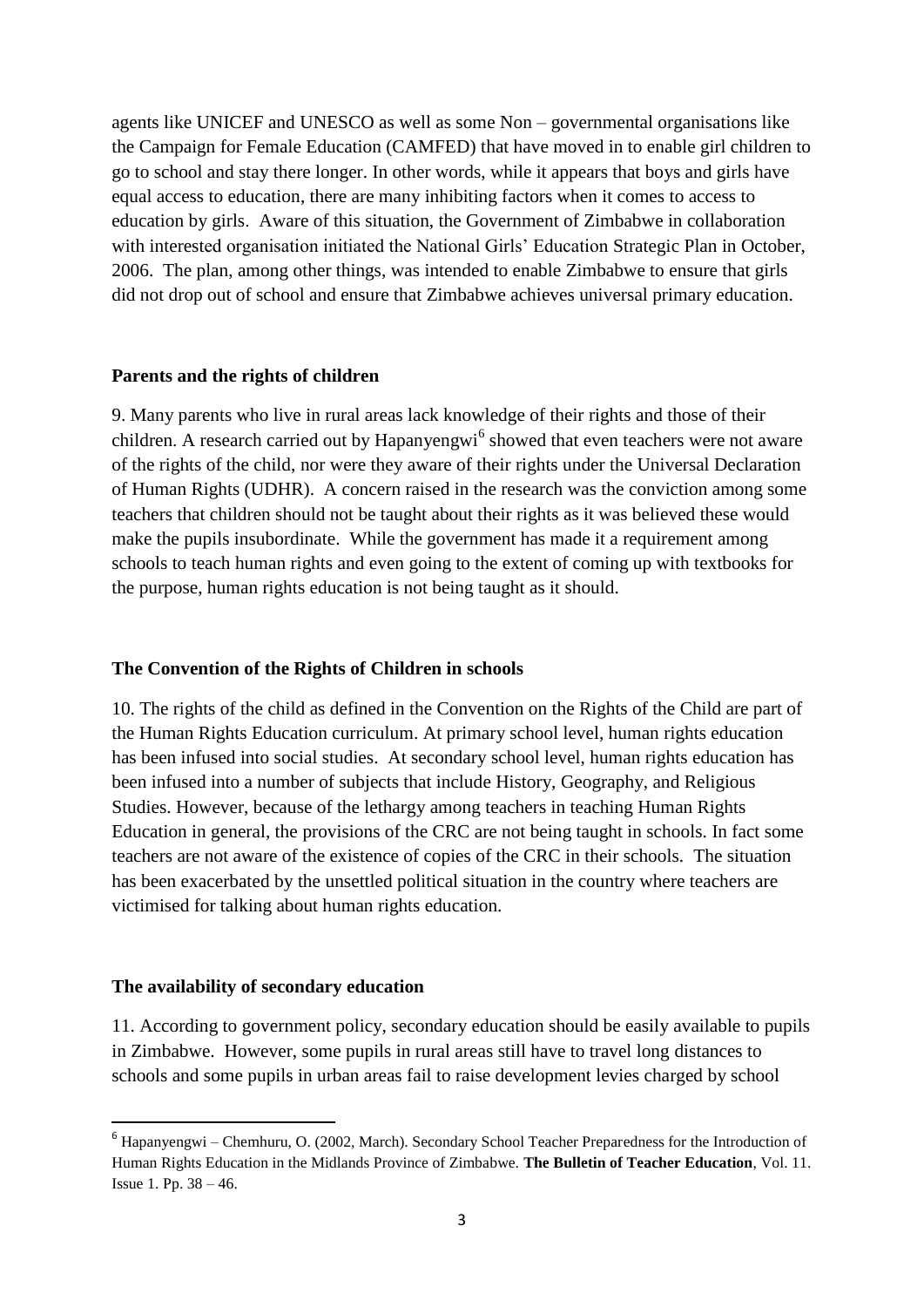development committees<sup>7</sup>. While the government has provided with social support programmes such as the Basic Education Assistance Module (BEAM), this has not been able to carter for all disadvantaged pupils. This is because secondary education is not yet free in Zimbabwe.

## **Quality Teaching and Working Conditions for Teachers**

12. The economic difficulties in Zimbabwe have reversed some of the gains previously achieved in the provision of education. There has been an exodus of teachers from Zimbabwe to neighbouring countries in search of higher wages and better conditions of service<sup>8</sup>. The situation has not improved as the conditions of service and salaries still remain unattractive. The president of ZIMTA, Chikowore, in 2008 argued, "The socio-economic status of the teacher in Zimbabwe declined drastically over the years". Thus, the schools are failing to attract experienced teachers. It is also noted that the Minister of Finance in his 2011 Budget statement indicated that in 2010 24% of the teachers in schools in Zimbabwe were unqualified.

13. There are approximately fourteen teachers colleges in Zimbabwe. However, due to the economic difficulties in the country only a few colleges are operating at their optimum capacities. Very few young people are opting to join the teaching profession as they find the conditions of service, including poor salaries, under which teachers work to be unattractive. There is need to improve the status of teachers by improving their salaries and conditions of service.

## **School infrastructure**

14. While it would appear that there are enough schools for all children who would seek an education, there is the phenomenon of double – sessions or *hot-sitting* that masks the need to construct more schools in Zimbabwe. Hot-sitting, as noted by the Minister of Finance compromises the quality of education in Zimbabwe. In fact there are newly resettled areas that require schools for the newly resettled families.

15. While most schools are well equipped, there are newly established schools that lack basic infrastructure. Such schools require assistance in the form of classroom space, books, desks and chairs, teachers' houses as well as other teaching requirements. Such schools are found in remote parts of the country and in newly resettled areas, a product of the Fast Track Resettlement Programme. The Minister of Finance, Biti stated that 555 primary and 399 secondary schools had no desk in 2010. Furthermore, the text book to pupil ratio was 1:15.

<sup>1</sup>  $<sup>7</sup>$  Biti, 2010</sup>

<sup>&</sup>lt;sup>8</sup> In the Telegraph of 18 November, 2007 Stephen Bevan reported a mass exodus of teachers from Zimbabwean schools and on 25 September, 2008 in the same newspaper, there were reports of schools turning away pupils because there were no teachers to teach them.